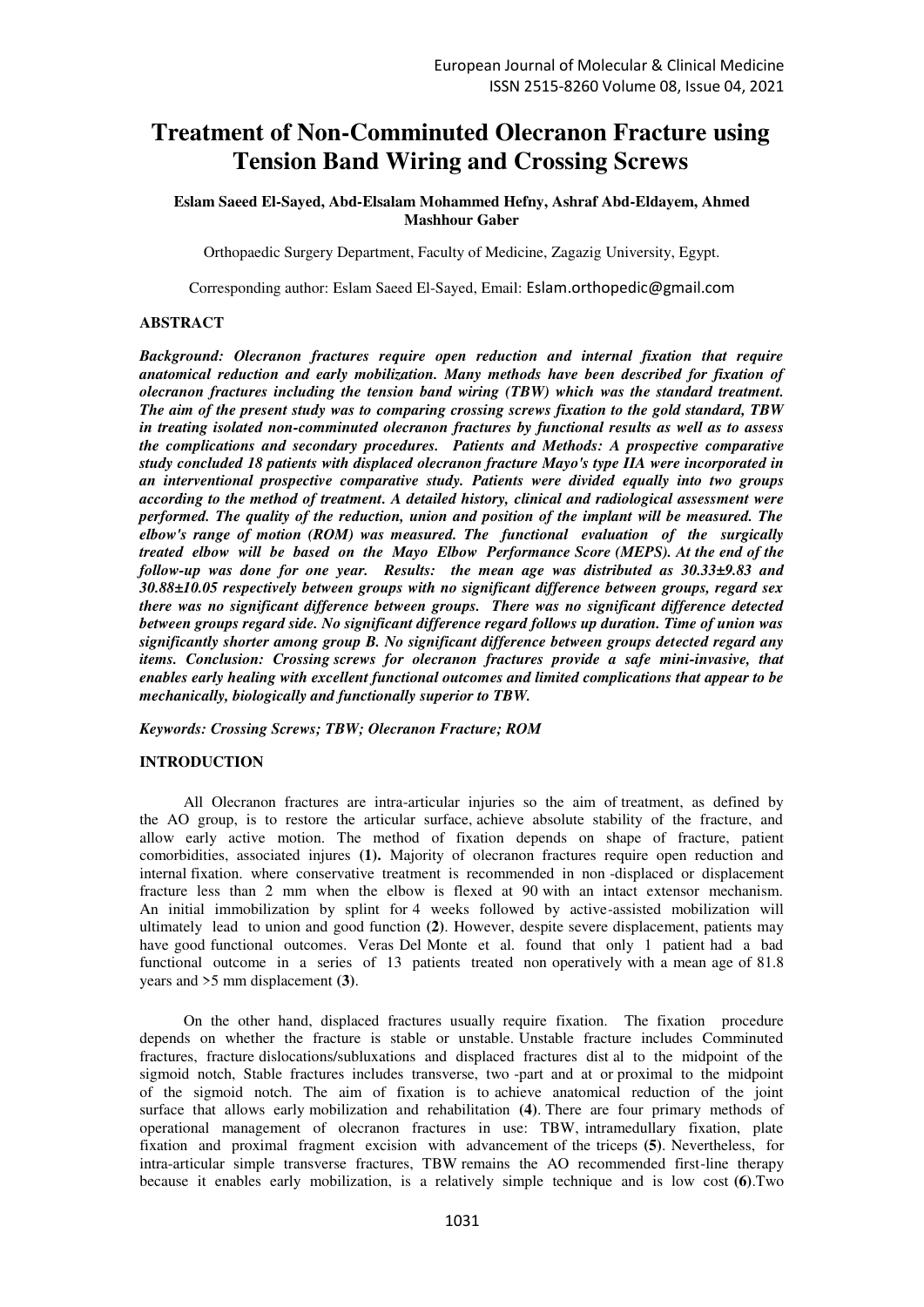1.6-mm Kirschner parallel wires (K-wires) are inserted antegrade across the site of the fracture that should penetrate the anterior distal cortex , passed as close as possible to the articular surface without penetrating the articular cartilage **(7)**.

One of the most common complications following internal fixation of olecranon fractures is painful hardware inflammation that needs removal. In up to 80 percent of cases, complaints related to essential hardware have been recorded. After TBW, a greater incidence of prominent painful hardware was recorded than compression plating **(8).**

The current study aimed to comparing crossing screws fixation to the gold standard, TBW in treating isolated non-comminuted olecranon fractures by assessing clinical, radiological and functional results.

## **PATIENTS AND METHODS**

A prospective comparative study concluded 18 patients with displaced olecranon fracture Mayo's type IIA were incorporated in an interventional prospective comparative study. Patients were divided equally into two groups according to the method of treatment. Each of which comprised 9 patients using the crossing screws technique for the first 9 patients presented to us before moving to the traditional TBW technique for the next 9 patients. Patients' demographic data were collected using case notes There were 12 males and 6 females with 18 involved elbows (10 left  $\&$  8 right). The mean age at presentation was  $30.61$  years (20 – 50 years). The mean follows up period was 6.72 months (3-10 months).

## **Inclusion criteria:**

All patients diagnosed as isolated non-comminuted type II-A fractures as per Mayo clinic classification, closed or types I &II open fractures as per Gustillo and Anderson classification, and in the age group between 20-60 years.

#### **Exclusion criteria:**

Patients with types I and III olecranon fracturesas per Mayo clinic classification, type III open fracturesas per Gustillo and Anderson classification, pathological fractures, previous proximal ulna fracture with malunion or elbow stiffness.

A detailed history, clinical and radiological assessment were performed. Pre-operative, immediate post-operative and serial follow-up of traditional radiographs of affected elbows was performed. All patients had standard antero posterior and lateral elbow radiographies.

# **Surgical techniques:**

## **(A):Tension band wiring technique**:

The incision is curvilinear to minimize the painful scar over the tip of the olecranon. Full thickness flaps are formed and retracted on both sides of the olecranon. A direct reduction is performed with a reduction clamp. The first 1.6 mm K-wire was medially introduced through the head of the olecranon using the drill guide. For the second K-wire, we must leave enough space on the lateral side. The K-wire was then cut 2 cm from the bone obliquely. In the same way as the first one, the second K-wire was cut. A 1.0 mm wire was prepared along its length by making a loop of approximately one third. By further twisting, the slack was then taken up and the process was repeated until the desired tension was achieved. The two fragments are drawn together by tightening the twist and the loop with two wires simultaneously, so that the fracture is put under compression.

#### **(B): Crossing screws technique**:

Patients were in lateralposition with the arm draped over a bolster attached to the operating table. We typically aim to achieve closed fracture reduction and the reduction is maintained using small point reduction forceps. A reference K-wire was inserted into the olecranon central in the AP view and in the lateral view after the reduction was achieved. in the AP view, they tend to cross so that the one that began near the medial cortex is aimed at the lateral cortex and vice versa to be parallel to the reference wire or have slight crossing in the lateral view. The reference wire will be removed after assurance of their position, and then the other wires was replaced by two partially threaded 4.0 mm cannulated screws with washers.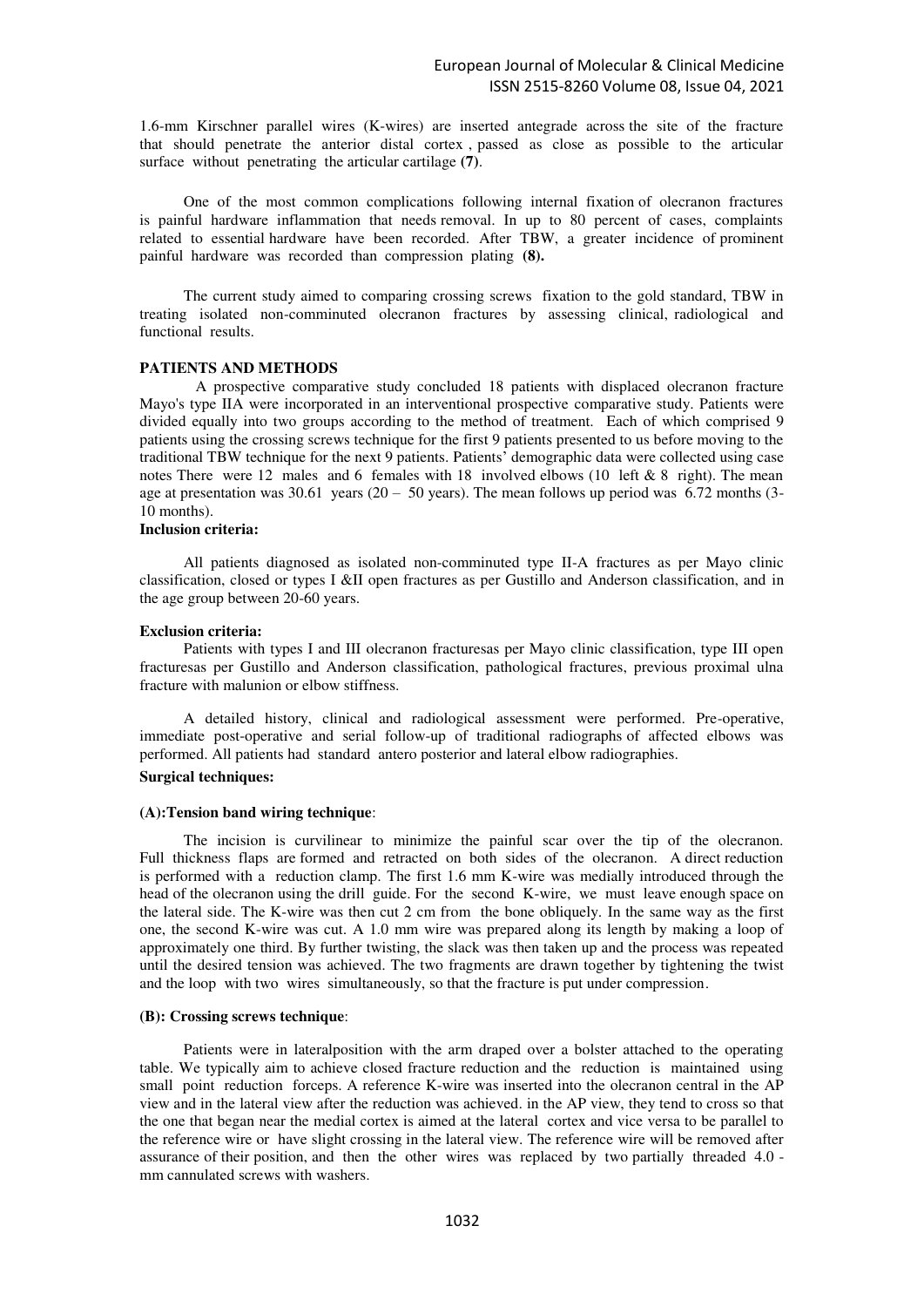#### **Postoperative follow up and outcomes:**

The elbow will be secured in a removable splint flexed to 90 ° to rest the injured zone and aid in the healing of soft tissue. An x-ray performed at  $\overline{4}$  weeks postoperative and if the fixation remains stable without fracture gap, the rehabilitation phase was started based on passive stretching and reinforcement under the supervision of occupational therapist. AP and lateral elbow radiographs were taken directly after surgery and at 4, 8, 12 weeks, 6 and 12 months postoperatively, and finally at the end of the follow-up operation. The quality of the reduction, union and position of the implant will be measured. The elbow's range of motion (ROM) was measured.The functional evaluation of the surgically treated elbow will be based on the Mayo Elbow Performance Score (MEPS).

## **Statistical analysis:**

Data analyzed using microsoft excel softwar and imported into Statistical Package for the Social Sciences (SPSS version 20.0) software. According to the type of data qualitative represent as number and percentage, quantitative continues group represent by mean ± SD; difference and association of qualitative variable by Chi square test  $(X2)$ . Differences between quantitative independent groups by t test. P value was set at  $\leq 0.05$  for significant results &  $\leq 0.001$  for high significant result.

## **RESULTS**

We studied 18 cases of isolated non-comminuted olecranon fracture showing age was distributed as 30.33±9.83 and 30.88±10.05 respectively between groups with no significant difference between groups, regard sex there was no significant difference between groups **(Table 1)**. There was no significant difference detected between groups regard side **(Table 2)**. No significant difference regard follows up duration **(Table 3)**. Time of union was significantly shorter among group B **(Figure1)**. No significant difference between groups detected regard any items **(Table 4)**.

|                   |             | <b>Group A</b>   | <b>Group B</b>    | t/X2  | P     |      |
|-------------------|-------------|------------------|-------------------|-------|-------|------|
| Age               |             | $30.33 \pm 9.83$ | $30.88 \pm 10.05$ | 0.116 | 0.909 |      |
| <b>Sex</b>        | Female      | N                |                   | 4     |       |      |
|                   |             | $\%$             | $22.2\%$          | 44.4% |       |      |
|                   | <b>Male</b> |                  | 7                 | 5     | 1.0   | 0.31 |
|                   |             | $\%$             | $77.8\%$          | 55.6% |       |      |
| N<br><b>Total</b> |             | 9                | 9                 |       |       |      |
| $\%$              |             | $100.0\%$        | 100.0%            |       |       |      |

#### **Table1: Age and sex distribution between studied group**

**Table 2: side distribution between studied groups**

|             |              | Group |                | $\mathbf{X}^{\mathbf{2}}$ | P    |      |
|-------------|--------------|-------|----------------|---------------------------|------|------|
|             |              |       | <b>Group A</b> | <b>Group B</b>            |      |      |
| <b>Side</b> | LT.          | N     | O              | 4                         |      |      |
|             |              | $\%$  | 66.7%          | 44.4%                     |      |      |
|             | RT.          | N     | 3              | 5                         | 2.50 | 0.28 |
|             |              | $\%$  | 33.3%          | 55.6%                     |      |      |
|             | <b>Total</b> | N     | q              | 9                         |      |      |
|             |              | $\%$  | $100.0\%$      | 100.0%                    |      |      |

**Table 3: follow up time distribution between studied groups** 

|                 | Group A                           | Group B         |       |       |
|-----------------|-----------------------------------|-----------------|-------|-------|
| Follow up month | $8.77 \pm 1.30$<br>O <sub>1</sub> | $8.66 \pm 1.50$ | ).168 | 0.869 |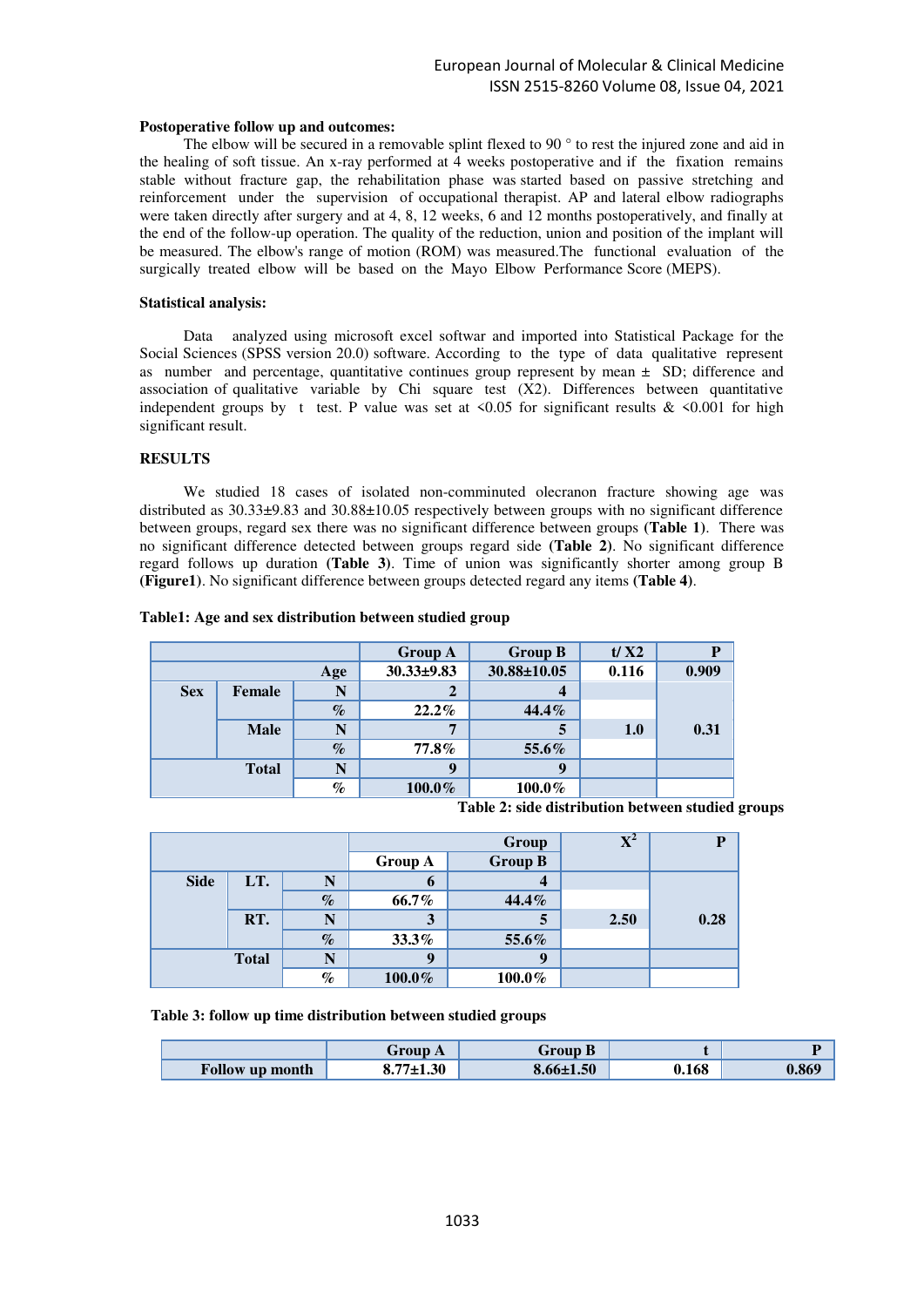

**Figure 1: Union time distribution between studied groups**

|                      |                |      | Group          |                  | $\overline{\textbf{X}^2}$ | P     |
|----------------------|----------------|------|----------------|------------------|---------------------------|-------|
|                      |                |      | <b>Group A</b> | <b>Group B</b>   |                           |       |
| deficit<br>Range     | N <sub>0</sub> | N    | 8              | 8                |                           |       |
| <b>Flexion</b>       |                | $\%$ | 88.9%          | 88.9%            |                           |       |
|                      | Yes            | N    |                | 1                | 0.0                       | 1.0   |
|                      |                | $\%$ | $11.1\%$       | 11.1%            |                           |       |
| deficit<br>Range     | N <sub>0</sub> | N    | 8              | $\boldsymbol{9}$ |                           |       |
| <b>Extension</b>     |                | $\%$ | 88.9%          | 100.0%           |                           |       |
|                      | Yes            | N    |                | $\boldsymbol{0}$ | 1.05                      | 0.303 |
|                      |                | $\%$ | $11.1\%$       | $0.0\%$          |                           |       |
| <b>Metal</b><br>ware | No             | N    | 6              | 8                |                           |       |
| removal              |                | $\%$ | 66.7%          | 88.9%            |                           |       |
|                      | Yes            | N    | 3              | 1                | 1.28                      | 0.25  |
|                      |                | $\%$ | $33.3\%$       | $11.1\%$         |                           |       |

| Table7: Adverse effect and outcome distribution between studied groups |  |  |  |  |  |
|------------------------------------------------------------------------|--|--|--|--|--|
|------------------------------------------------------------------------|--|--|--|--|--|

#### **DISCUSSION**

In our study, 18 patients with displaced olecranon fracture Mayo's type IIA. We compared the use crossing screws to TBW in treating isolated non-comminuted olecranon fractures by assessed the clinical, radiological, and functional results.

It is essential to consider the risk of soft tissue complications when selecting the method of fixation and the timing for surgery. This may explain the shorter time to OR in the group of patients managed with screws (11.11±3.48 versus 83.22±24.76 hours), as the PC or mini-invasive technique allowed earlier interference, which was statistically signific Plate fixation was stated to provide adequate stability and high union rates for simple and comminuted fractures and was applied to the dorsal (tension) surface of the ulna, which makes the structure the most biomechanically sound [79- 80]. In addition, screws may be passed into the coronoid or inserted along the medullary canal for extra stability **(9)**.

**Hume and Wiss (10)** prospectively compared TBW and plate fixation. They reported that plate fixation had a lower complication rate, better clinical outcomes, less displacement of the fracture fragments, and less complain of implant problems. They found that altering the compressive forces across the fracture during contraction of the triceps, lead to reduction of fracture compression with both fixation modes, but never diminishes to zero with plates and remains several times greater than that with TBW, which showed negligible compression at the anterior part.

Moreover, **Rowland and Burkhart (11)** presented mathematical calculations, arguing that the standard configuration of TBW led to the fracture gap opening up on the articular side of the fracture and **Hutchinson et al. (12)** found that insimulated contraction of the triceps, the fragments were distracted at both the anterior and posterior sides of the ulnaFracture compression allows direct bone healing without excessive callus that may reduce the incidence of post traumatic elbow arthritis.